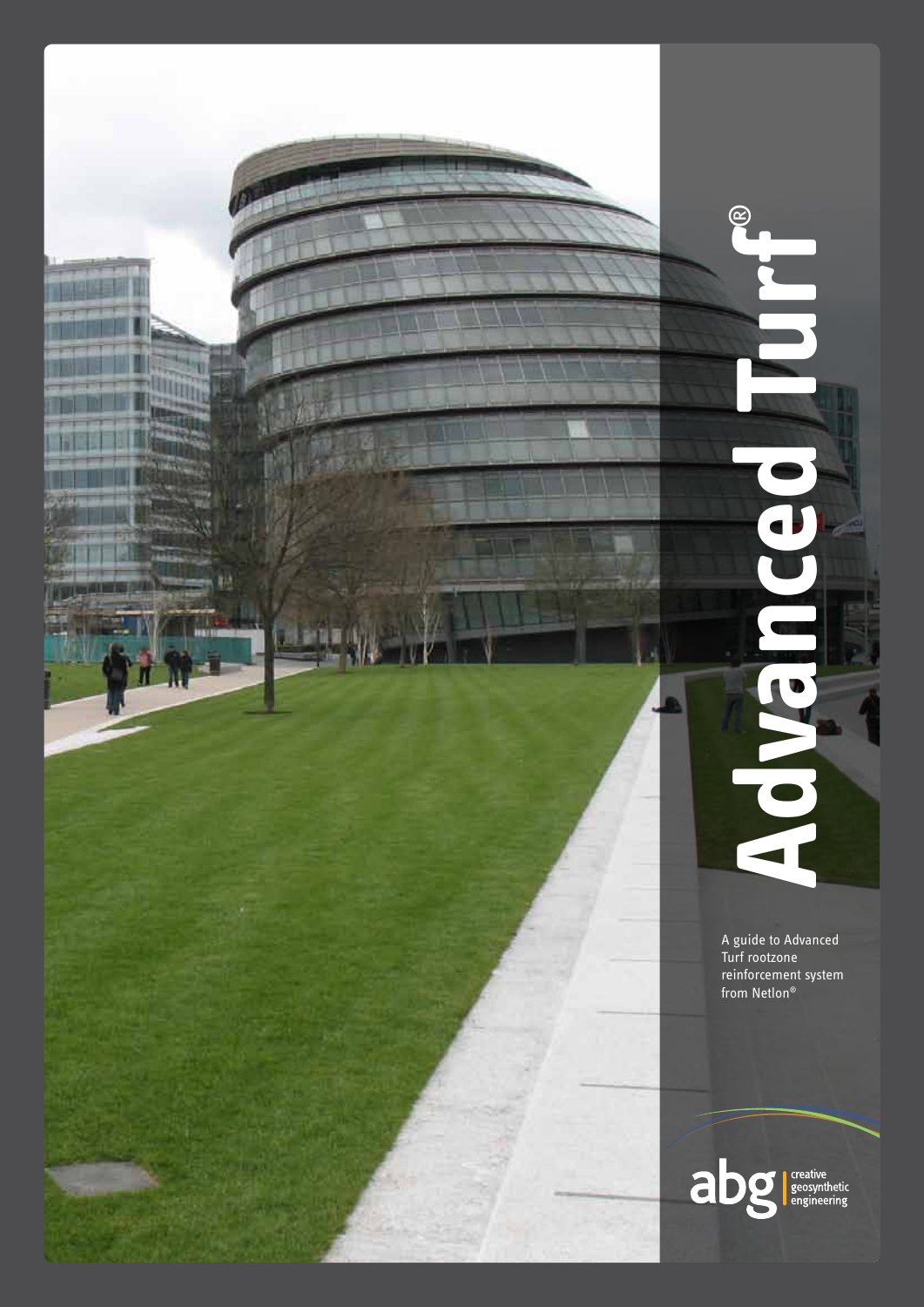# **Advanced Turf** ®

Advanced Turf® is a patented rootzone reinforcement system which brings unrivalled resilience, durability and health to natural grass surfaces.

The Advanced Turf® system comprises selected sand and soil rootzone into which thousands of small interlocking polypropylene mesh elements have been pre-blended.

When installed it is supplied with a selected turf finish. As the grass roots develop they penetrate through the mesh to form a

deep-anchored root system and a very stable rootzone. The result is a free-draining natural grass surface with high load-bearing

capabilities and no visible surface structures.

research papers available about the system.\*.

- Slopes up to 55°
- SuDS source control
- Sports fields
- Amenity areas
- Event areas
- Walkways
- Verges

It has many applications including permanent emergency and maintenance vehicle and occasionally-used HGV routes, helipads, sculptured slopes, walkways and occasionally but intensively

trafficked multi-use event areas.

Advanced Turf is supported by over a decade of civil engineering and turf grass research. There are in excess of 40 published

Advanced Turf® and Netlon® are registered trademarks of Conwed Plastics nv. \*There are more than 44 published research papers for Advanced Turf®. A summary list and specific copies are available on request.

ᄪ



# • Resists rutting and

- compaction
- 
- 



- Good surface drainage
- No visible surface structure or trip hazards

Selected Turf

Sand : Soil rootzone

Mesh Elements

#### **Advanced Turf ATS/400B**

## **The Advanced Turf**® **system**

#### Geotextile

Required where stone sub-base is used for vehicle traffic applications. Optional on walkway applications

**Advanced Turf**® **Applications** • Fire service access roads • Overspill parking • Helipads/airfields **Advanced Turf**® **Benefits** • Safe, attractive, natural grass surface *Plant access trials, Stoneleigh*

#### Stone sub-base

Required for vehicle access applications. See Design and Installation Guide for guidance on thickness and stone type.

Sub grade

Use of a geogrid can reduce the depth of stone sub-base required on vehicle applications





### **How does Advanced Turf**® **work**



Without the Advanced Turf® system rutting can occur as loads are not distributed efficiently through the soils.

With Advanced Turf® system rutting is mitigated as the loads are distributed with greater